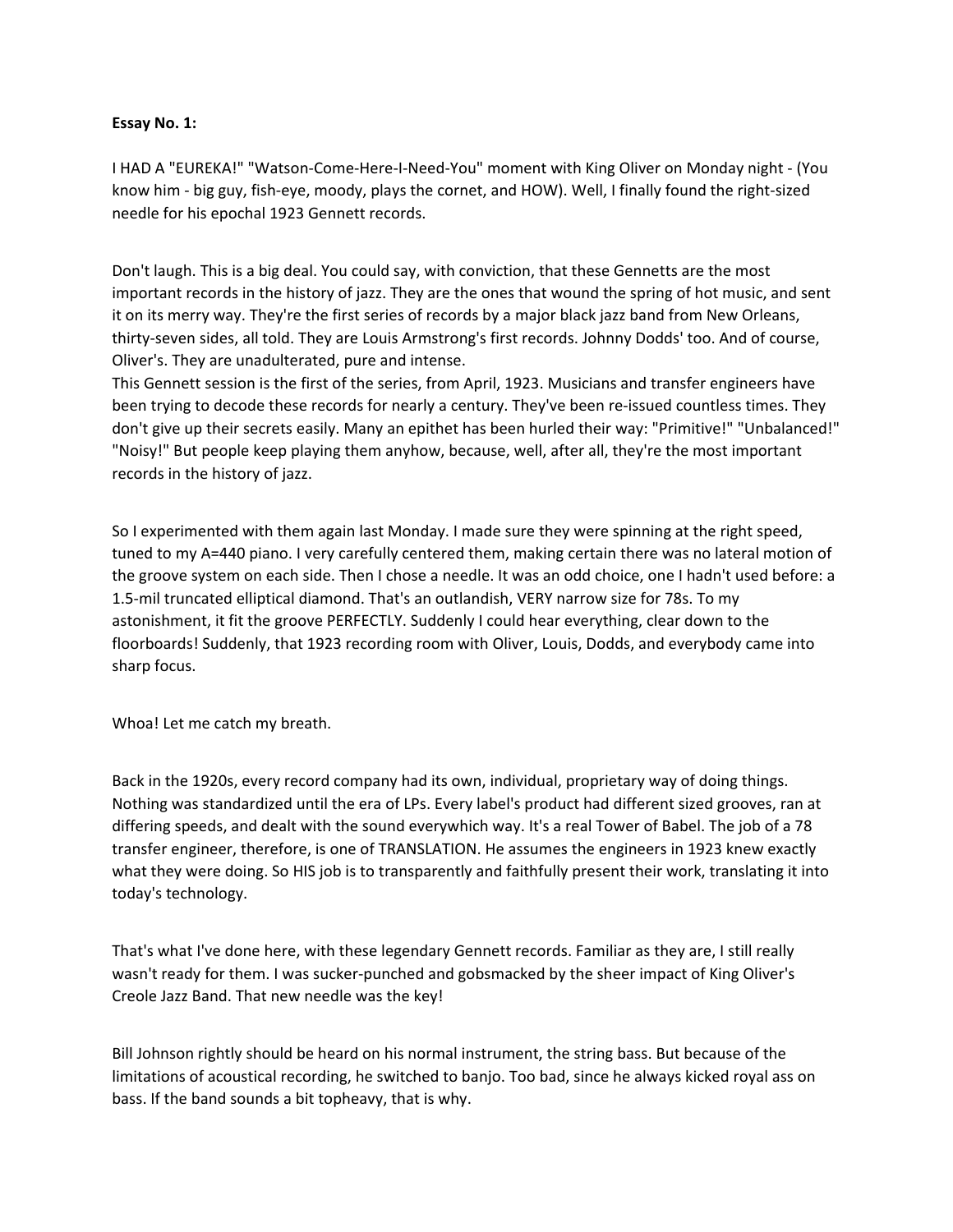GROK, if you will, Joe Oliver's powerful cornet solo - three blues choruses - on "Dipper Mouth." He's a juggernaut, solid muscle, invincible, SCARY - fully entitled to the adjective "Awesome." Remember, he was standing nearly at the back wall of the the studio, fully thirty feet from the recording horn.

## **Essay No. 2:**

## KING OLIVER'S CREOLE JAZZ BAND – the Nine Gennetts

BRINGING BACK live sounds in the Way-Back Machine is my racket! I got busy this week, and completed work on the nine Gennett sides from April 5th and 6th, 1923, by King Oliver's Creole Jazz Band. I had laid down the raw tracks a couple weeks ago, when I first posted three sides. Now, here are the nine, all in a group. These are my own copies, the cleanest of these rarities I've managed to collect up to now. They are not "Marty-Alexander-Worthy" mint specimens – they're merely serviceable, none better than "E," none worse than V+. But heard as a group, they're not bad. Quite good, in fact!

NOW there's SPACE between the instruments. And definition, too. Finally, you really can hear the rhythm section. Lil Hardin's piano, at last, is completely audible, and she's kicking ASS the whole time, supplying much more than "boom-chuck" accompaniment. Lil plays cross-rhythms and sometimes a flatout, "clavé," "Spanish Tinge" backup that contrasts well with the band. She plays "tall" piano – to make up for the lack of string bass and a full drum kit. Her playing is impassioned, copasetic, neat, accurate and wholly on-point. She throws her full, tiny, four-foot-eleven frame into the fray, really leaning into the instrument, making a big sound, playing HARD with these take-no-prisoners gents. I think now would be a good time to re-assess her skills, these having been dissed and dismissed by generations of socalled "critics."

Drummer Baby Dodds does yeoman work, despite being restricted to woodblocks and cymbal. His rhythm is spicy, incisive and definitive. Another big reveal is Bill Johnson on six-string banjo. Now heard throughout the sides, and despite the cruel handicap of not playing his bass, Johnson is still holding up his end, playing the contrasting steady beat against the often "out" rhythms coming from the piano. [Ezra Wickenmeyer, chief recording engineer for Gennett, imposed these restrictions on the unsuspecting Oliver band. Ezra's main concern was that the cutting stylus did not get bounced off the wax by errant noises. For the same reason, he also banished Oliver and Armstrong to the rear of the studio, fully thirty feet from the recording horn].

Johnny Dodds on clarinet, solos outstandingly on many of the sides, sounding like a Pterodactyl in attack mode. Honore Dutrey has great moments, mostly in "breaks," on trombone, too.

You finally get a close look at the musical relationship between King Oliver and Louis Armstrong. Mostly, Oliver is very much in front, decisively leading the band from his cornet. On second cornet, Louis sounds farther away, always deferential to Oliver, being a "good boy" - but now, close listening shows him counterpointing, harmonizing and doubling Oliver, and also filling "holes" wherever they are. Louis steps closer to the recording horn to solo twice (his earliest on record), on "Chimes Blues" and "Froggie